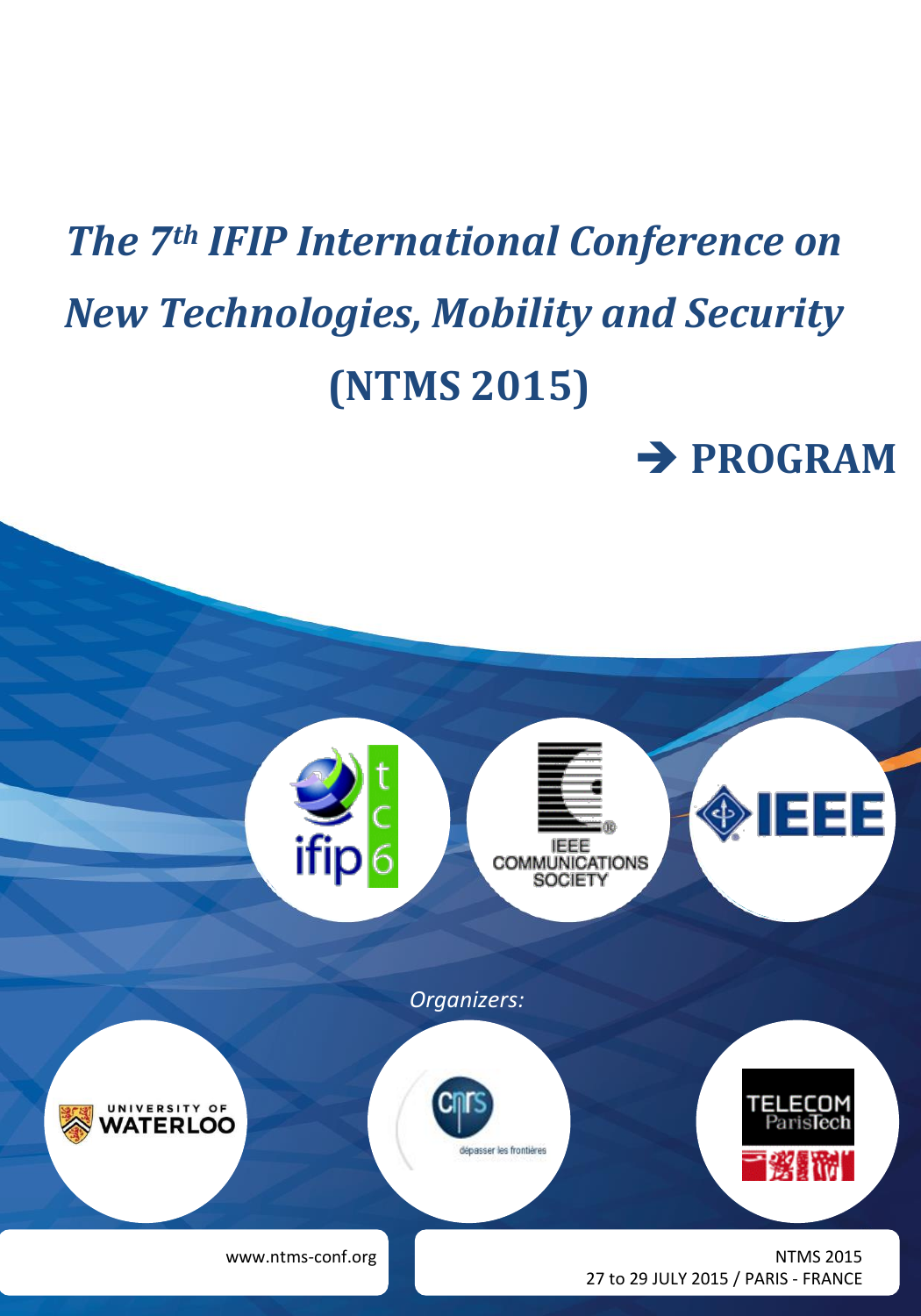# **NTMS 2015 CONFERENCE ORGANIZING COMMITTEE**

# **GENERAL CO-CHAIR**

Azzedine Boukerche, University of Ottawa Pascal Urien, Telecom ParisTech

## **STEERING COMMITTEE**

Azzedine Boukerche – University of Ottawa, Canada Mohamad Badra – Zayed University, UAE Pascal Urien – TELECOM ParisTech, France Stamatios Kartalopoulos – University of Oklahoma, USA Houda Labiod – Telecom ParisTech, France

## **TPC CHAIR**

Jalel Ben-Othman, Universiy Paris 13, France

# **TRACKS & TRACK CHAIRS**

**Mobility/Wireless Networks Program co–chairs** Steven Martin, LRI, Paris-Sud University/CNRS, France Hassnaa Moustafa, Intel, USA

## **Security Program co–chairs**

Felix Gomez Marmol, NEC Research Labs, Germany Gregorio Martinez Perez, University of Murcia, Spain

# **New Technologies & services Program co–chairs**

Leandro Villas, University of Campinas, Brazil AbdelHamid Mammeri, DIVA Strategic Networks, Univ. of Ottawa, Canada

# **TUTORIAL/KEYNOTE CO-CHAIR**

Stefano Secci, LIP6, France Luis Henrique M K Costa, Federal University of Rio de Janeiro, Brazil

**WORKSHOPS CO-CHAIRS** Leandro Villas, Campinas University, Brazil

**SPONSOR CHAIR** Khaldoun Al Agha, Université Paris-Sud, France

# **PUBLICATION CO-CHAIR**

Mohamad Badra, Zayed University, UAE

# **LOCAL ORGANIZATION COMMITTEE CHAIR**

Layth Sliman, EFREI – Villejuif, France

Full TPC lists are available at [http://www.ntms-conf.org](http://www.ntms-conf.org/)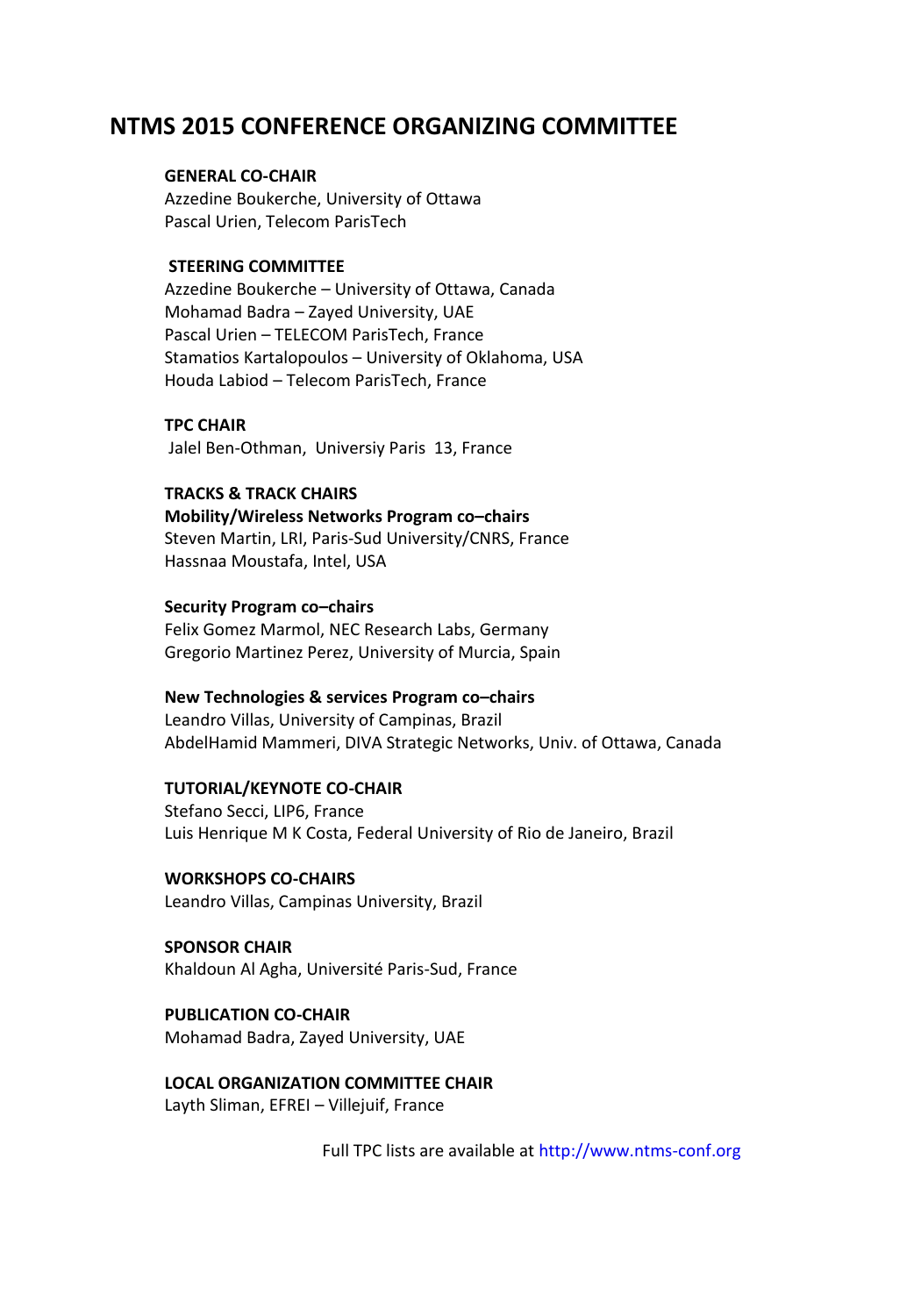| <b>Time</b>               | <b>Session</b>                                                                                                                                          |
|---------------------------|---------------------------------------------------------------------------------------------------------------------------------------------------------|
| Monday, July 27           |                                                                                                                                                         |
| 08:30 AM-09:00 AM         | <b>Welcome Message</b>                                                                                                                                  |
| 09:00 AM-10:00 AM         | Keynote Speaker #1                                                                                                                                      |
| 10:00 AM-10:30 AM         | Coffee Break                                                                                                                                            |
| 10:30 AM-12:30 PM         | Wireless Access, Channel Coding & Cognitive Radio,<br>Services over Mobile Networks                                                                     |
| 12:30 PM-01:30 PM         | Lunch                                                                                                                                                   |
| 01:30 PM-03:15 PM         | Ad hoc and Sensor Networks,<br>Security models and frameworks,<br><b>Wireless Sensor Networks and Security</b>                                          |
| 03:15 PM-03:30 PM         | Coffee Break                                                                                                                                            |
| 03:30 PM-06:00 PM         | <b>Tutorial #1</b>                                                                                                                                      |
| <b>Tuesday, July 28</b>   |                                                                                                                                                         |
| 09:00 AM-10:00 AM         | Keynote Speaker #2                                                                                                                                      |
| 10:30 AM-12:30 PM         | Heterogeneous Networks,<br>Performance Evaluation of Wireless Networks,<br>Security and privacy for constrained devices / Machine learning and security |
| 12:30 PM-01:30 PM         | Lunch                                                                                                                                                   |
| 01:30 PM-03:00 PM         | New Radio Access,<br>Vehicular Networks and Applications,<br>Security, trust and risk management in distributed and heterogeneous systems               |
| 03:00 PM-03:30 PM         | Coffee Break                                                                                                                                            |
| 03:30 PM-05:30 PM         | Tutorial #2                                                                                                                                             |
| <b>Wednesday, July 29</b> |                                                                                                                                                         |
| 09:00 AM-10:30 AM         | Innovative Projects Session,                                                                                                                            |
| 10:00 AM-10:30 AM         | SOFNET Session 1,<br><b>WSN-ADT Session 1</b>                                                                                                           |
| 10:30 AM-11:00 AM         | Coffee Break                                                                                                                                            |
| 11:00 AM-12:30 PM         | Intelligent Transportation Systems,<br>SOFNET Session 2,<br><b>WSN-ADT Session 2</b>                                                                    |
| 12:30 PM-01:30 PM         | Lunch                                                                                                                                                   |
| 01:30 PM-03:00 PM         | Smart City Workshop,<br><b>RCBR2015</b>                                                                                                                 |
| 03:00 PM-03:30 PM         | Coffee Break                                                                                                                                            |
| 03:30 PM-04:30 PM         | Keynote Speaker #3                                                                                                                                      |
| 04:30 PM-05:00 PM         | <b>Best Paper Award and Closing Remark</b>                                                                                                              |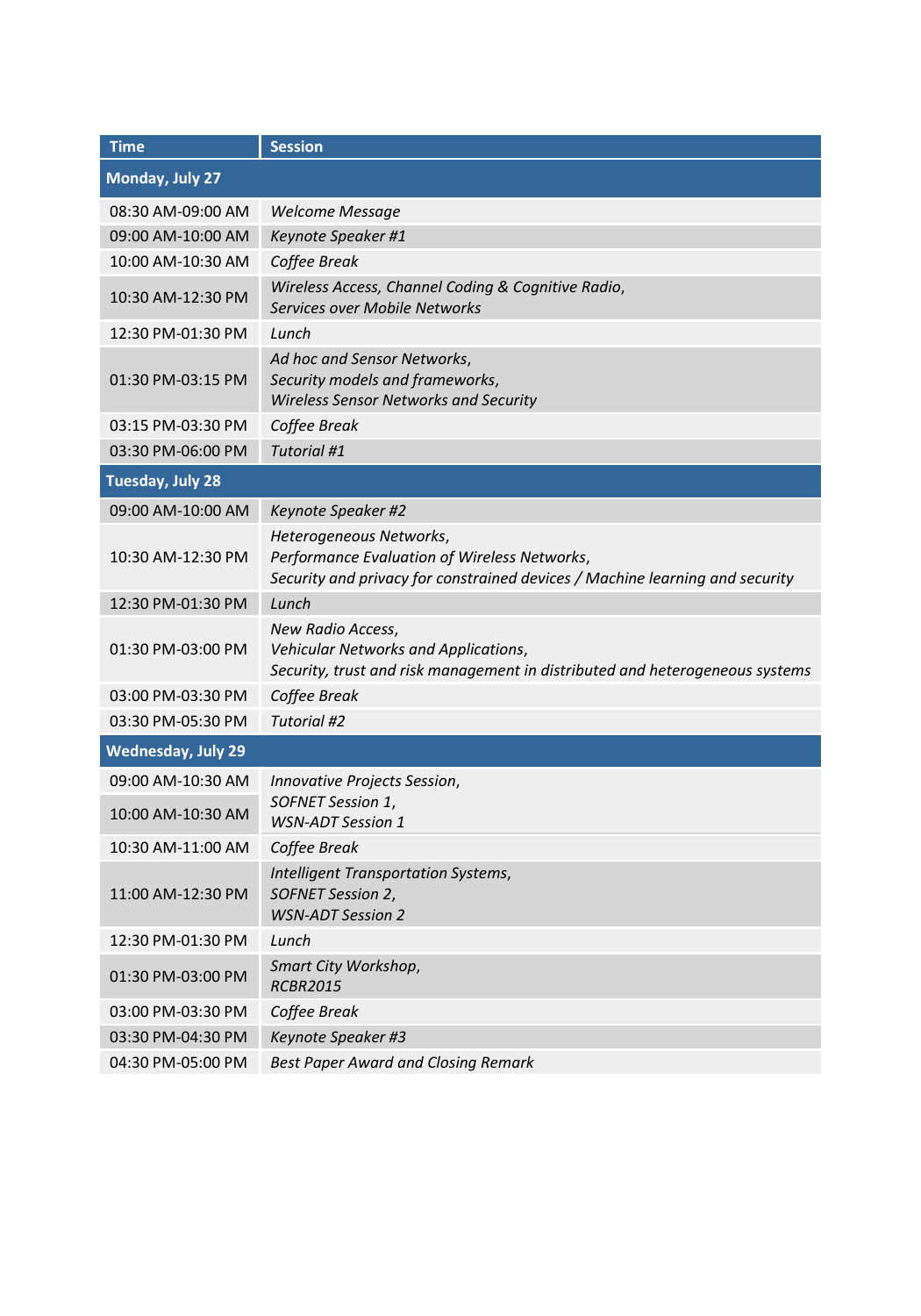# **Monday, July 27**

**8:30 AM - 9:00 AM**

**Welcome Message**

Room: Amphi B310

**9:00 AM - 10:00 AM**

**Keynote Speaker #1**

Room: Amphi B310

*5G Mobile Communications for 2020 and Beyond*

Speaker: Prof. Khaled B. Letaief, FIEEE and FHKIE



**10:00 AM - 10:30 AM**

**Coffee Break – E200**

**10:30 AM - 12:30 PM**

## **Wireless Access, Channel Coding & Cognitive Radio**

Chair: Eduardo B. Fernandez (Florida Atlantic University, USA)

Room: Amphi B310

*Enhanced LTE Physical Downlink Control Channel Design for Machine-Type Communications*

Jinsong Hu (Nanjing University of Science and Technology, P.R. China)

## *The Design of A Rateless Channel Coding Scheme for Deep-Space Communication*

Shaolei Chen (Information & Telecommunication Company, Sichuan Electric Power Corporation, P.R. China); Chuangmu Yao (Taobao (China) Software Co. Ltd, P.R. China); (Information & Telecommunication Company, Sichuan Electric Power Corporation,, P.R. China)

*Towards Software Defined Cognitive Networking*

Ijaz Ahmad, Suneth Namal and Mika Ylianttila (University of Oulu, Finland); Andrei Gurtov (Aalto University & ITMO University, Finland)

# *Distributed interference management using Q-Learning in Cognitive Femtocell networks: New USRP-based Implementation*

Medhat Hamdy (Qatar University, Qatar); Amr Mohamed (Qatar University & Qatar University Wireless Innovations Center, Qatar)

*An Cognitive Two-way Relay Transmission Scheme Based on Adaptive QAM and Wireless Network Coding*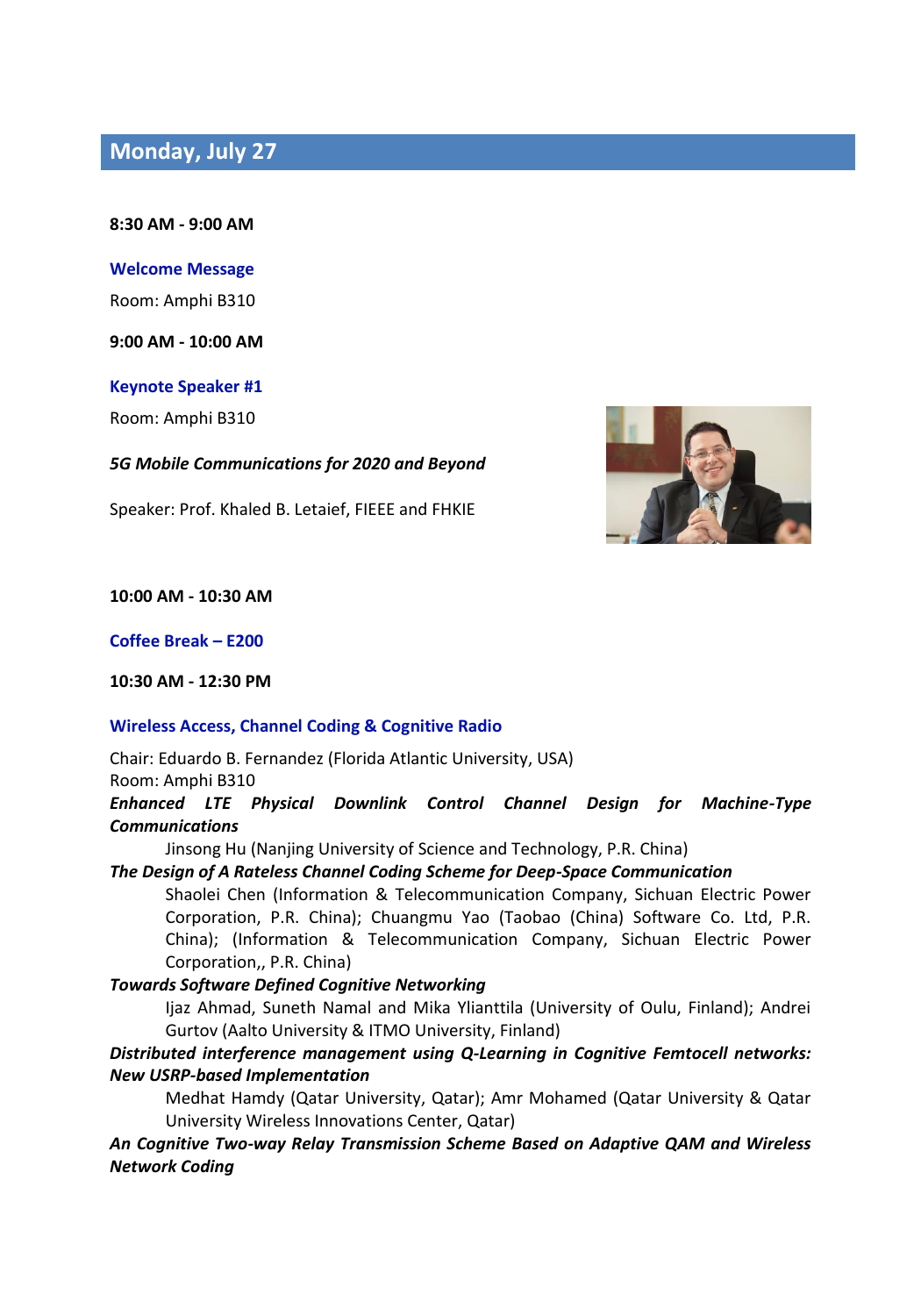Ke Ke, Yixi Xie, Yongjie Liu and Chao Hua (National Digital Switching System Engineering and Technological R&D Center, P.R. China)

# *Classification and Comparative Analysis of Inter-Cell Interference Coordination Techniques in LTE Networks*

Mohamed Abdelkarim AboulHassan (Pharos University & RedTelecom Co., Egypt); Mohamad Yassin (University of Rennes 1 & Saint-Joseph University, France); Samer Lahoud (IRISA, University of Rennes 1, France); Marc Ibrahim (Saint Joseph University & Saint Joseph University - ESIB, Lebanon); Dany Mezher (Saint Joseph University, Lebanon); Bernard Cousin (University of Rennes 1 & IRISA Research Laboratory, France); Essam Sourour (Alexandria University, Egypt)

## **Services over Mobile Networks**

Chair: Abdelhamid Mammeri (University of Ottawa, Canada)

Room: Jade - R2

# *Proposal of Multi-value Cell structure and High-density Two-dimensional Codes and Evaluation of Readability using Smartphones*

Nobuyuki Teraura (Terrara Code Research Institute, Japan); Kouichi Sakurai (Kyushu University, Japan)

# *MASCA: Management of Simultaneous Connectivity for Applications*

Victor Tortorello, Neto (Instituto Federal de Educação, Ciência e Tecnologia de São Paulo, Brazil); Daniel Lobato (Instituto Federal de Educacao, Ciencia e Tecnologia de Sao Paulo, Brazil); Rodolfo Meneguette (Instituto Federal de Educação, Ciência e Tecnologia de São Paulo, Brazil)

# *Efficient Web Services Selection based on QoS through a Distributed Parallel Semantic Approach*

Luis Hideo V. Nakamura, Julio Cezar Estrella, Marcos José Santana (University of São Paulo); Stephan Reiff-Marganiec (University of Leicester, United Kingdom)

## *Integrating OpenFlow to LTE: some issues toward Software-Defined Mobile Networks*

Luciano Jerez Chaves, Vítor Marge Eichemberger, Islene Calciolari Garcia, Edmundo Roberto Mauro Madeira (University of Campinas)

# *NGNaaS: NGNs as Cloud Computing Services*

Fatna Belqasmi, May El Barachi (Zayed University); Jose Alcaraz-Calero (University of the West of Scotland); Omar Al Fandi, Mohamad Badra (Zayed University)

**12:30 PM - 1:30 PM**

**Lunch**

**1:30 PM - 3:15 PM**

# **Ad hoc and Sensor Networks**

Chair: Layth Sliman (EFREI- Paris, France)

Room: Amphi B310

# *Ad hoc Vehicular: Exploratory Evaluation of a Vehicular Ad hoc Network in Urban and Highway Settings*

Claudio Correa, Jo Ueyama (University of Sao Paulo, Brazil); Rodolfo Meneguette (Instituto Federal de Educação, Ciência e Tecnologia de São Paulo, Brazil); Leandro Aparecido Villas (UNICAMP, Brazil)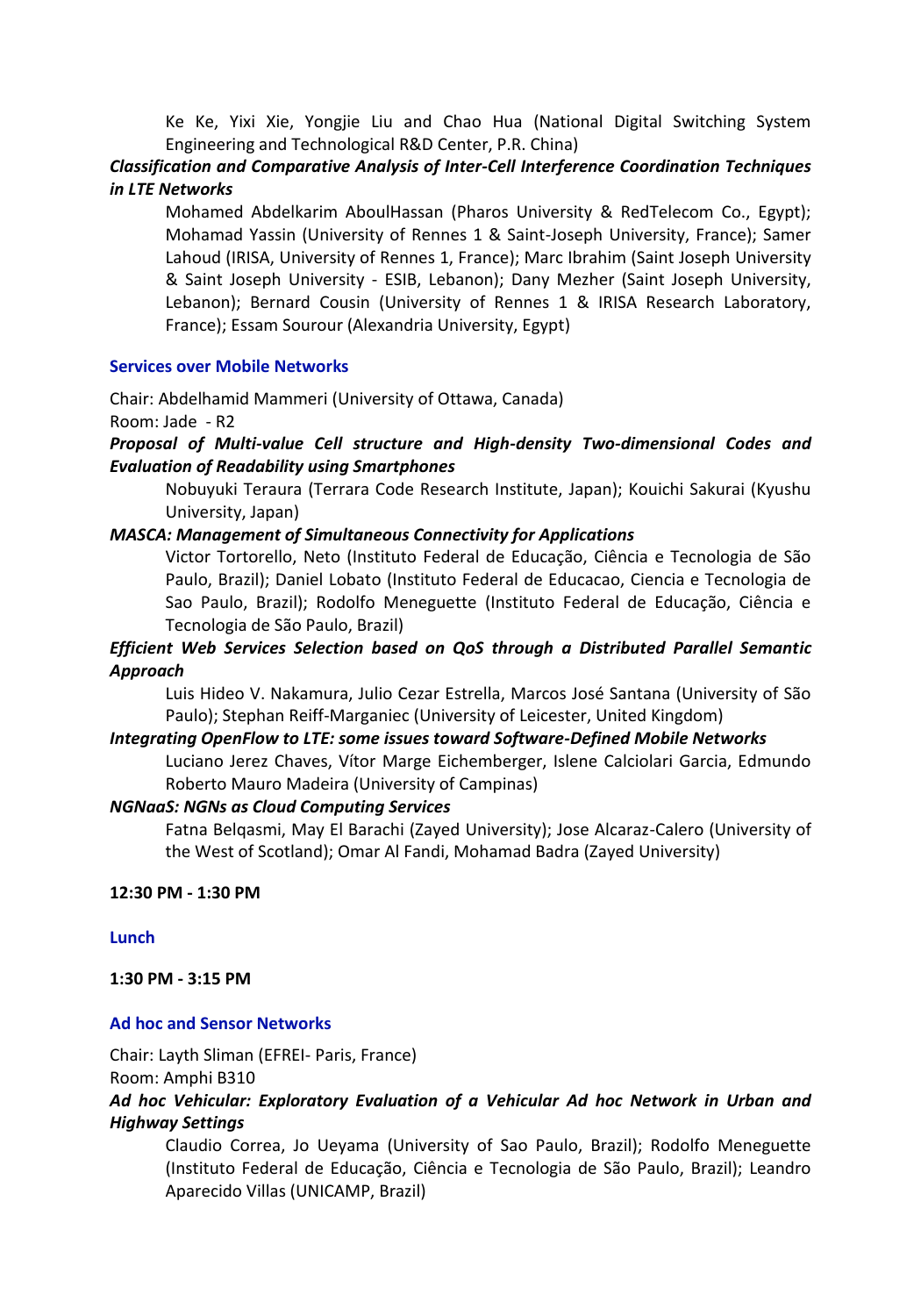# *Lifetime Optimization of Sensor-Cloud Systems*

Leila Ben Saad (ENIT, Tunisia); Bernard Tourancheau (LIG UMR 5217 & Grenoble Univ., France)

## *QoE-Aware Multiple Sinks Mobility in Wireless Sensor Networks*

João Paulo J Peixoto and Daniel G. Costa (State University of Feira de Santana, Brazil) *Imposter Detection for Replication Attacks in Mobile Sensor Networks*

Tassos Dimitriou (Computer Technology Institute in Greece and Kuwait University, Greece); Ebrahim Alrashed, Mehmet Hakan Karaata and Ali Hamdan (Kuwait University, Kuwait)

## **Security models and frameworks**

Chair: Jalel Ben-Othman (University of Paris 13, France) Room: Jade - R2

# *Concept for a Security Investigation Framework*

Martin Ussath (Hasso Plattner Institute, Germany); Feng Cheng (University of Potsdam, Germany); Christoph Meinel (Hasso Plattner Institute, University of Potsdam, Germany)

#### *Modeling Information Flow Properties with UML*

Kuzman Katkalov, Kurt Stenzel, Marian Borek and Wolfgang Reif (University of Augsburg, Germany)

## *Analysis of XACML Policies with ASP*

Dhouha Ayed (Thales, France)

# *Considering technical and financial impact in the selection of security countermeasures against Advanced Persistent Threats*

Gustavo Gonzalez Granadillo (CNRS Samovar UMR5157, Institut Telecom, Telecom SudParis, France); Joaquin Garcia-Alfaro (Telecom SudParis, France); Herve Debar (Télécom SudParis & Institut Télécom, France); Christophe Ponchel and Laura Rodriguez-Martin (Airbus Defence & Space CyberSecurity, France)

#### **Wireless Sensor Networks and Security**

Chair: Michael Strasser (TU Berlin & Bosch Software Innovations, Germany) Room: Grenat - R3

# *A Coverage Algorithm for Intermittently Connected Delay Tolerant Wireless Sensor Networks*

Israel Vasconcelos; David Lima; Andre Aquino (Universidade Federal de Alagoas, Brazil); Carlos Maurício Figueiredo (State University of Amazonas, Brazil)

#### *Indoor Patient Monitoring Through Wifi and Mobile Computing*

João M. G. Duarte (University of Campinas & University of Cape Verde, Brazil); Eduardo Cerqueira (Federal University of Para & UCLA & UFPA & UCLA, Brazil); Leandro Aparecido Villas (UNICAMP, Brazil)

# *Combining Cell Phones and WSNs for Preventing Accidents in Smart-homes with Disabled People*

Diulie Freitas and Tiago Marcondes (Federal Intitutuion of São Paulo - IFSP, Brazil); Luis Hideo V. Nakamura (University of São Paulo & USP, Brazil); Jo Ueyama (University of São Paulo (USP) & Institute of Mathematics and Computer Science, Brazil); Pedro Henrique Gomes (University of Southern California, USA); Rodolfo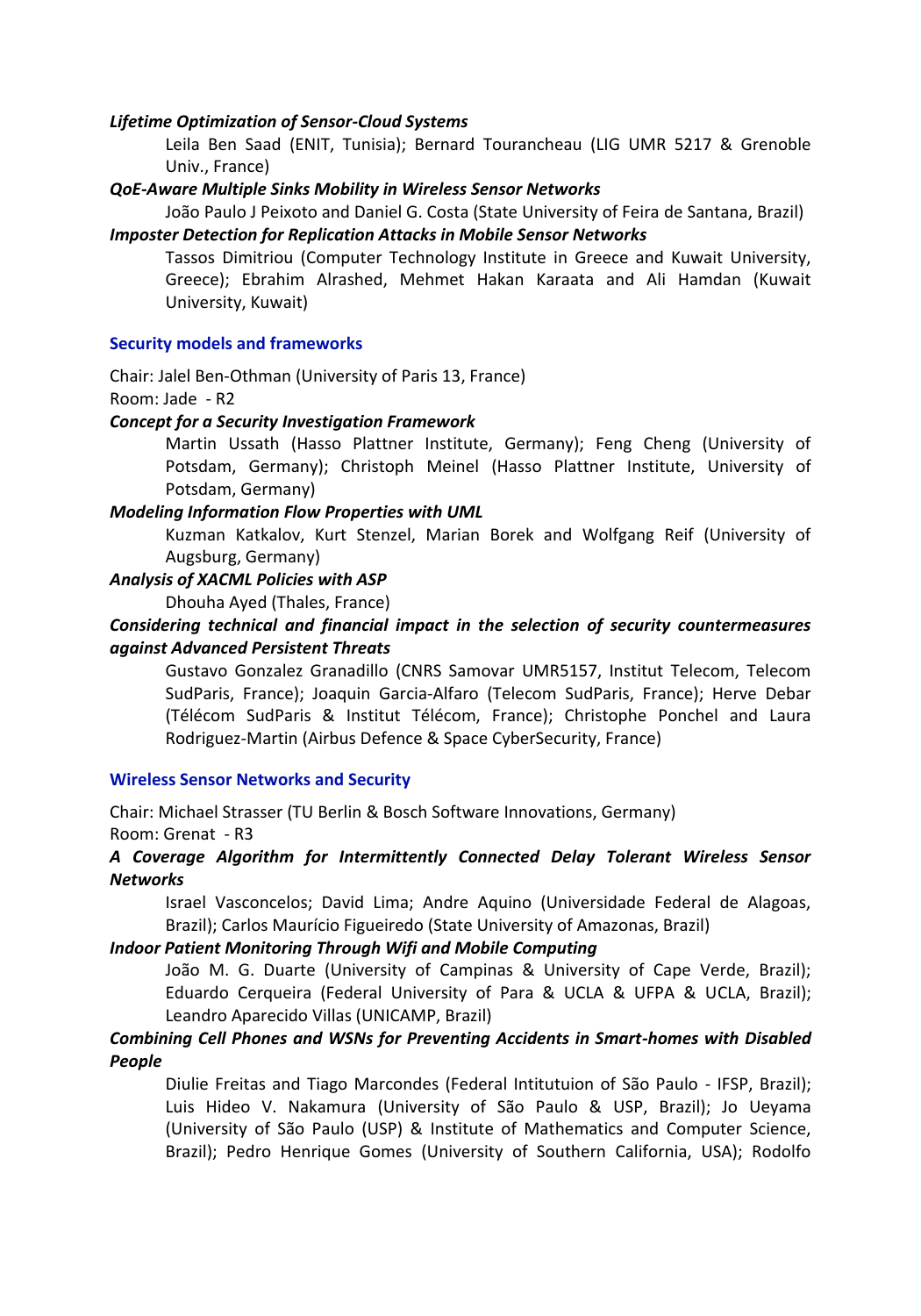Meneguette (Instituto Federal de Educação, Ciência e Tecnologia de São Paulo, Brazil)

*Conceptual Architecture for Self-Discovering in Fragmented Service Systems*

Michael Strasser (TU Berlin & Bosch Software Innovations, Germany)

*Implementation of the fully homomorphic encryption scheme over integers with shorter keys*

Luan Santos (Universidade Estadual de Campinas, Brazil); Guilherme Bilar (Universidade Federal de São Carlos, Brazil); Fabio Pereira (University Center Eurípides, Brazil)

**3:15 PM - 3:30 PM**

# **Coffee Break – E200**

**3:30 PM - 6:00 PM**

## **Tutorial #1**

Room: Amphi B310

# *Building Secure Distributed Architectures Using Security Patterns*

Prof. Eduardo B. Fernandez, Ph.D.



Abstract: Patterns combine experience and good practices to develop basic models that can be used to build new systems and to evaluate existing systems. Security patterns join the extensive knowledge accumulated about security with the structure provided by patterns to provide guidelines for secure system design and evaluation. We consider the structure and purpose of security patterns, show a variety of security patterns, and illustrate their use in the construction of secure systems. These patterns include among others Authentication, Authorization/Access Control, Firewalls, Secure Broker, Web Services Security, and Cloud Security. We have built a catalog of over 100 security patterns. We introduce Abstract Security patterns (ASPs) which are used in the requirements and analysis stages. We complement these patterns with misuse patterns, which describe how an attack is performed from the point of view of the attacker and how it can be stopped. We integrate patterns in the form of security reference architectures. Reference architectures have not been used much in security and we explore their possibilities. We introduce patterns in a conceptual way, relating them to their purposes and to the functional parts of the architecture. We show how to apply these patterns through a secure system development methodology. Example architectures include a financial system and a cloud computing system. The use of patterns can provide a holistic view of security, which is a fundamental principle to build secure systems. Patterns can be applied throughout the software lifecycle and provide a good communication tool for the builders of the system. The patterns and reference architectures are shown using UML models and examples are taken from my two books on security patterns as well as from my recent publications. The patterns are put in context; that is, we do not present a disjoint collection of patterns but we present a logical architectural structuring where the patterns are added where needed. In fact, we present a complete methodology to apply the patterns along the system lifecycle emphasizing the network and distribution aspects of the system.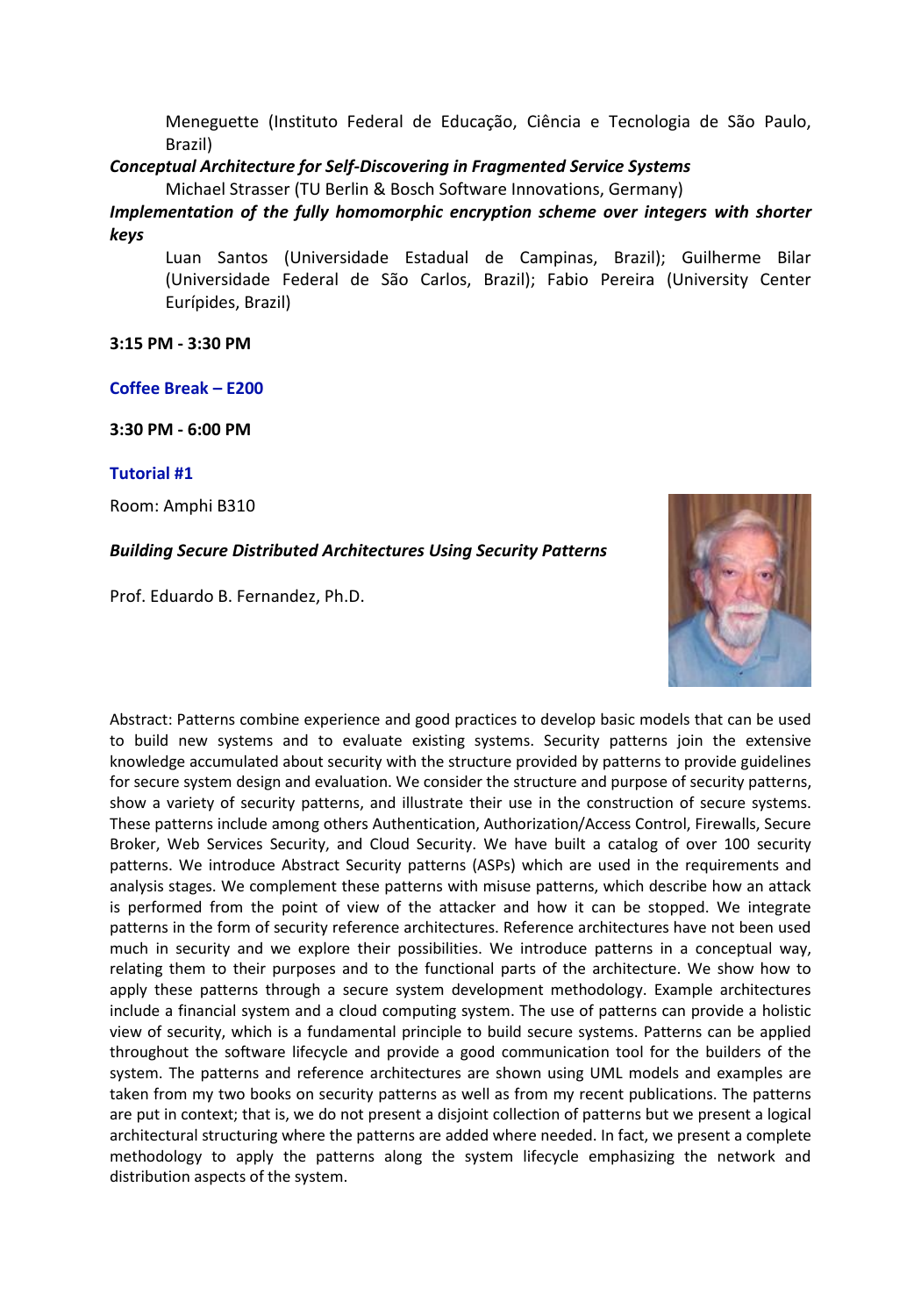# **Tuesday, July 28**

#### **9:00 AM - 10:00 AM**

## **Keynote Speaker #2**

Room: Amphi B310

# *On the design of a new generation of services and applications for pervasive and mobile computing*

Professor Antonio Loureiro, the Federal University of Minas Gerais (UFMG), Brazil.



## **10:30 AM - 12:30 PM**

#### **Heterogeneous Networks**

Chair: Antonio A.F. Loureiro (Federal University of Minas Gerais, Brazil) Room : Amphi B310

## *Pricing Strategies in Multi-Operator Heterogeneous Wireless Networks*

Soha Farhat (Lebanese University & CRSI, Lebanon); Abed Ellatif Samhat (Lebanese University, Lebanon); Samer Lahoud (IRISA, University of Rennes 1, France); Bernard Cousin (University of Rennes 1 & IRISA Research Laboratory, France)

## *D2D Broadcast Communications for 4G PMR networks*

Xavier Pons Masbernat (Airbus Defense & Space, France); Christophe Gruet (Cassidian, France); Eric Georgeaux (CASSIDIAN (an EADS Company), France); Lirida Naviner (Ecole Nationale Supérieure des Télécommunications, France)

# *Survey and comparison of MADM methods for network selection access in heterogeneous networks*

Lahby Mohamed (Ecole Normale Supérieure (ENS) de Casablanca, Morocco); Abderrahim Sekkaki (University, Morocco); Silki Baghla (PTU, India)

# *Borrowing Address from Two-hop Neighbor to Improve Successful Probability of Joining IEEE 802.15.5 -Based Mesh Wireless Sensor Networks*

Cong Sun, Yi-hua Zhu, Liyong Yuan and Kaikai Chi (Zhejiang University of Technology, P.R. China)

# *Towards Power Profiling of Android Permissions*

Kevan Adlard, Tharanga Ekanayake and Ashraf Matrawy (Carleton University, Canada)

## **Performance Evaluation of Wireless Networks**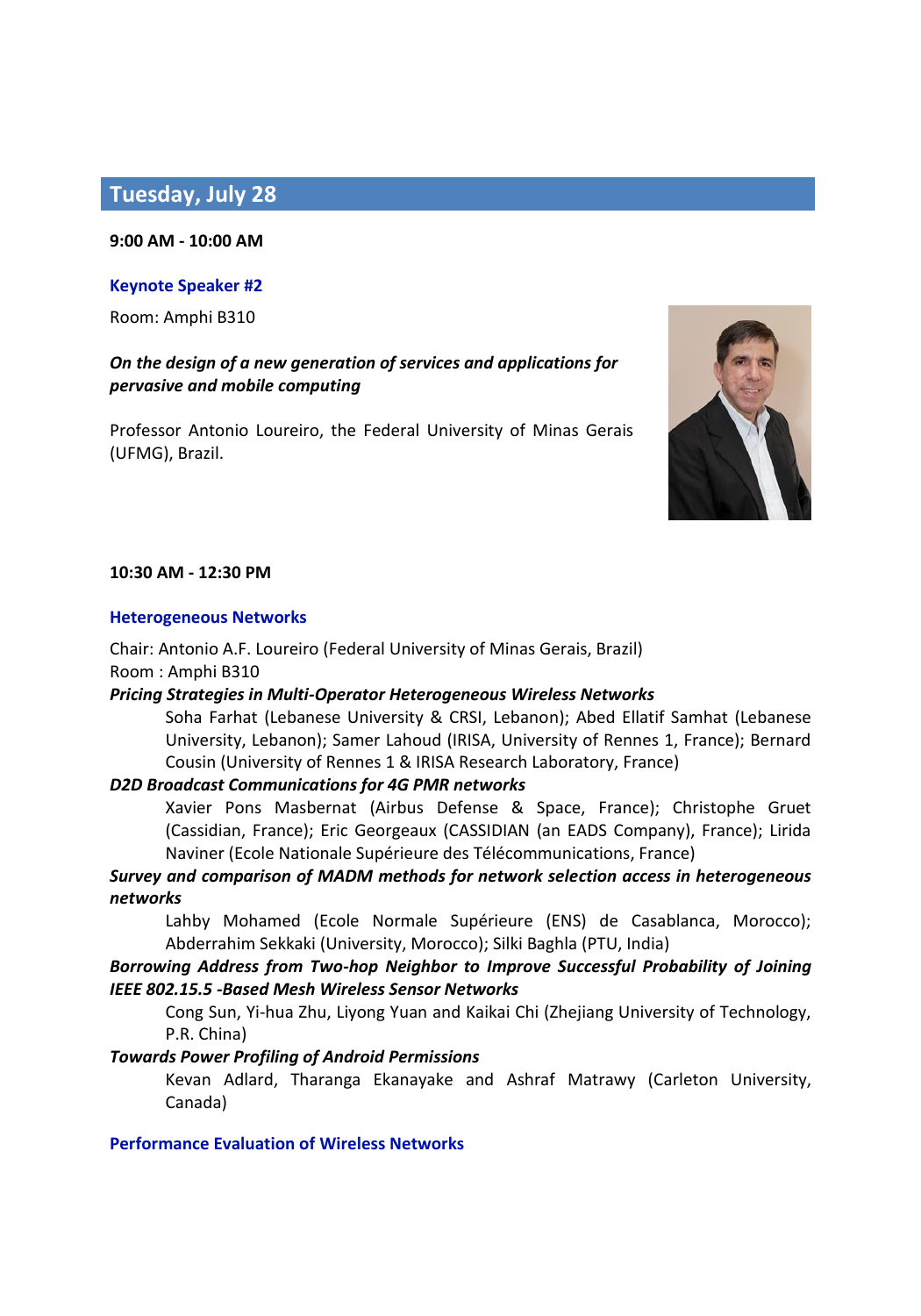Chair: Abdelhamid Mammeri (University of Ottawa, Canada) Room: Jade - R2

# *On-the-Fly Algorithm for the Service Composition Problem*

Hikmat Farhat (Notre Dame University, Lebanon); Guillaume Feuillade (IRIT, France)

# *Sahyog: A Middleware for Mobile Collaborative Applications*

Garvita Bajaj (Indraprastha Institute of Information Technology, New Delhi, India); Pushpendra Singh (IIIT Delhi, India)

# *Adaptive Framework for Data Transmission over GSM Voice Channel for Developing Regions*

Siddhartha Asthana (Indraprastha Institute of Information Technology, India); Pushpendra Singh (IIIT Delhi, India); Shraddha Jain (Indraprastha Institute of Information Technology, India)

# *Design, Implementation and Evaluation of SDN-based Resource Management Model*

Mahmud Rasih Celenlioglu (Gebze Technical University, Turkey); Haci Ali Mantar (Gebze Institute of Technology, Turkey); Mohammed Al Sadi (Gebze Technical University, Turkey)

# *Satisfying QoS Requirements in NGN Networks using an Optimized Resource Control and Management Method*

Cherif Ghazel (ENSI, University of Manouba, Tunisia)

# **Security and privacy for constrained devices / Machine learning and security**

Chair: Pascal Urien (Télécom ParisTech, France) Room: Grenat - R3

*Mining Social Networks for Software Vulnerabilities Monitoring* Slim Trabelsi (SAP & SAP Labs France, France)

# *A Cloud-based Architecture for Network Attack Signature Learning*

Maïssa Mbaye (Université Gaston Berger de Saint-Louis & LANI, Senegal); Francine Krief (University of Bordeaux, France); Omessaad Hamdi (South University of Toulon, France)

# *Online Detection of Anomalous Network Flows with Soft Clustering*

Mikhail Zolotukhin and Timo Hämäläinen (University of Jyväskylä, Finland); Tero Kokkonen (JAMK University of Applied Sciences & Institute of Information Technology, Finland); Jarmo Siltanen (University of Applied Sciences, Finland)

# *A Classification of Web Browser Fingerprinting Techniques*

Randika Upathilake, Yingkun Li and Ashraf Matrawy (Carleton University, Canada)

# *Trust-based Storage in a Kademlia Network Infected by Sybils* Riccardo Pecori (eCAMPUS University, Italy)

**12:30 PM - 1:30 PM**

# **Lunch**

**1:30 PM - 3:00 PM**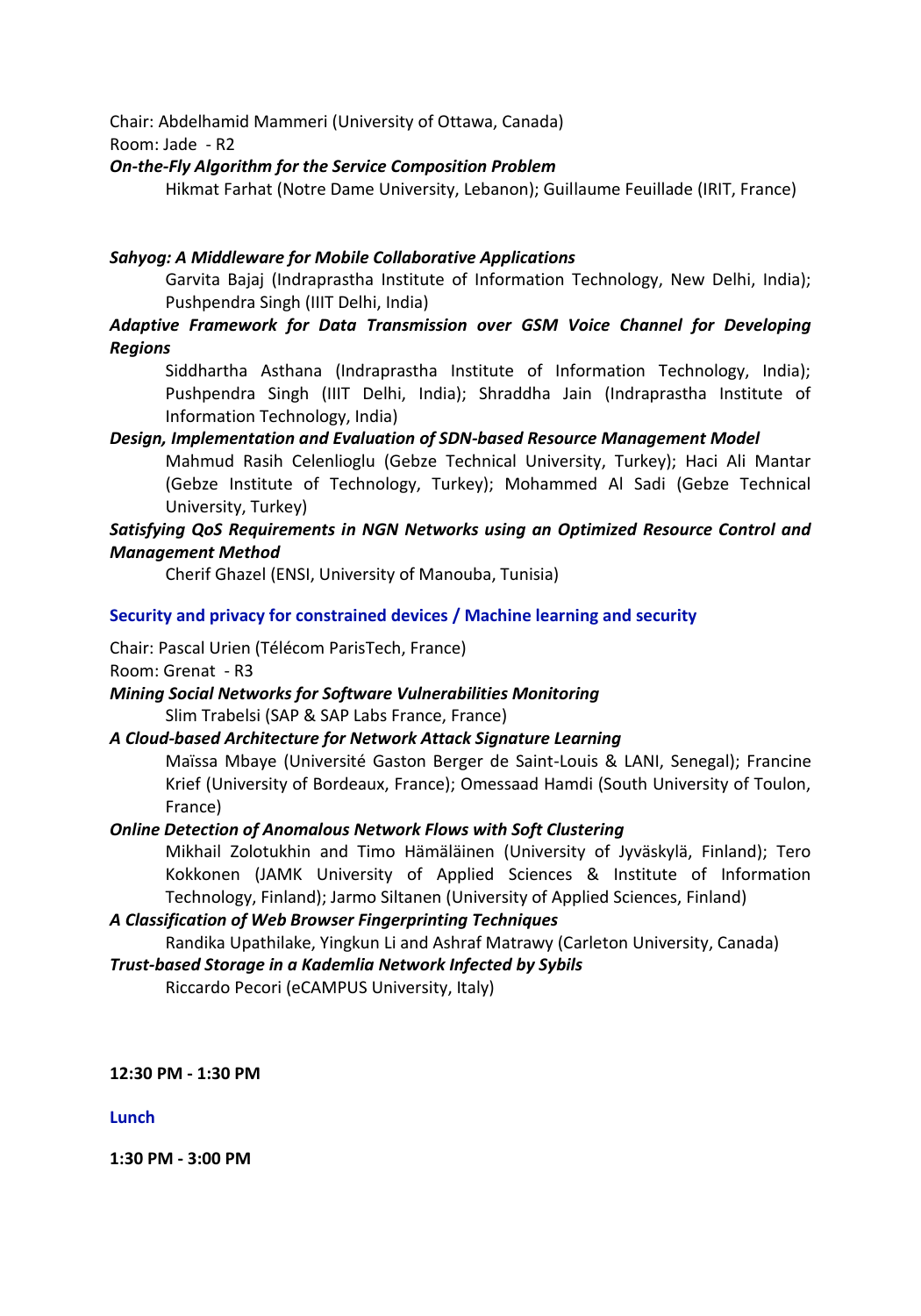# **New Radio Access**

Chair: Riccardo Pecori (eCAMPUS University, Italy)

# Room: Amphi B310

*Interference Avoidance for TVWS Smart Metering System by Optimization Assignment Problem*

Chuyen Khoa Huynh (Soongsil University, Korea); Mai Nguyen (Soongsil Univ, Korea); Won Cheol Lee (Soongsil University, Korea)

## *WiFi/WhiteFi Handover: Signaling and Performance*

Budoor Bawazeer, Nadine Akkari Adra and Ghadah Aldabbagh (King Abdulaziz University, Saudi Arabia); Nikos Dimitriou (NCSR Demokritos, Greece)

# *Performance of Joint Transmission CoMP With Global Precoding Matrix and IRC Receiver for LTE-A*

Heba Ahamed (Pharos university -alexandria, Egypt); Essam Sourour (Alexandria University, Egypt); Hassan Elkamchouchi (Faculty of Engineering, Egypt)

## **Vehicular Networks and Applications**

Chairs: Cherif Ghazel (ENSI, University of Manouba, Tunisia)

Room: Jade - R2

# *A method of Securing Priority-use Routes for Emergency Vehicles Using Inter-vehicle and Vehicle-road Communication*

Yuma Moroi and Kazumasa Takami (Soka University, Japan)

## *Minimizing Traffic Jams in Urban Centers Using Vehicular Ad Hoc Networks*

Allan Mariano de Souza (UNICAMP, Brazil); Guilherme Maia (Federal University of Minas Gerais, Brazil); Roberto S. Yokoyama (UNICAMP), Brazil); Antonio A.F. Loureiro (Federal University of Minas Gerais, Brazil); Leandro Aparecido Villas (UNICAMP, Brazil)

## *Impact of Desynchronization Problem in 1609.4/WAVE Multi-Channel Operation*

Erick Donato (University of Campinas, Brazil); Edmundo Madeira (State University of Campinas, Brazil); Leandro Aparecido Villas (UNICAMP, Brazil)

# *Data Dissemination in Vehicular Networks: Challenges, Solutions, and Future Perspectives*  Leandro Villas – university of Campinas

## *Enhancing Immediacy of Identification with Multi-Stage Application Identification*

Yuichi Kumano and Shingo Ata (Osaka City University, Japan); Nobuyuki Nakamura (OKI Electric Industry Co., Ltd., Japan); Yoshihiro Nakahira (Oki Electric Industry, Japan); Ikuo Oka (Osaka City University, Japan)

## **Security, trust and risk management in distributed and heterogeneous systems**

Chairs: Slim Trabelsi (SAP, France)

Room: Grenat - R3

# *A Novel Cryptography based Privacy Preserving Solution for Urban Mobility and Traffic Control*

Mohamad Badra (Zayed University, UAE); Elyes Ben Hamida (Qatar Mobility Innovations Center (QMIC), Qatar)

## *RACE: Risk Analysis for Cooperative Engines*

Aymen Boudguiga (IRT SystemX, France); Antoine Boulanger and Pascal Chiron (PSA, France); Houda Labiod (Infres, France); Jean-Christophe Seguy (Continental Automotive, France); Witold Klaudel (Renault, France)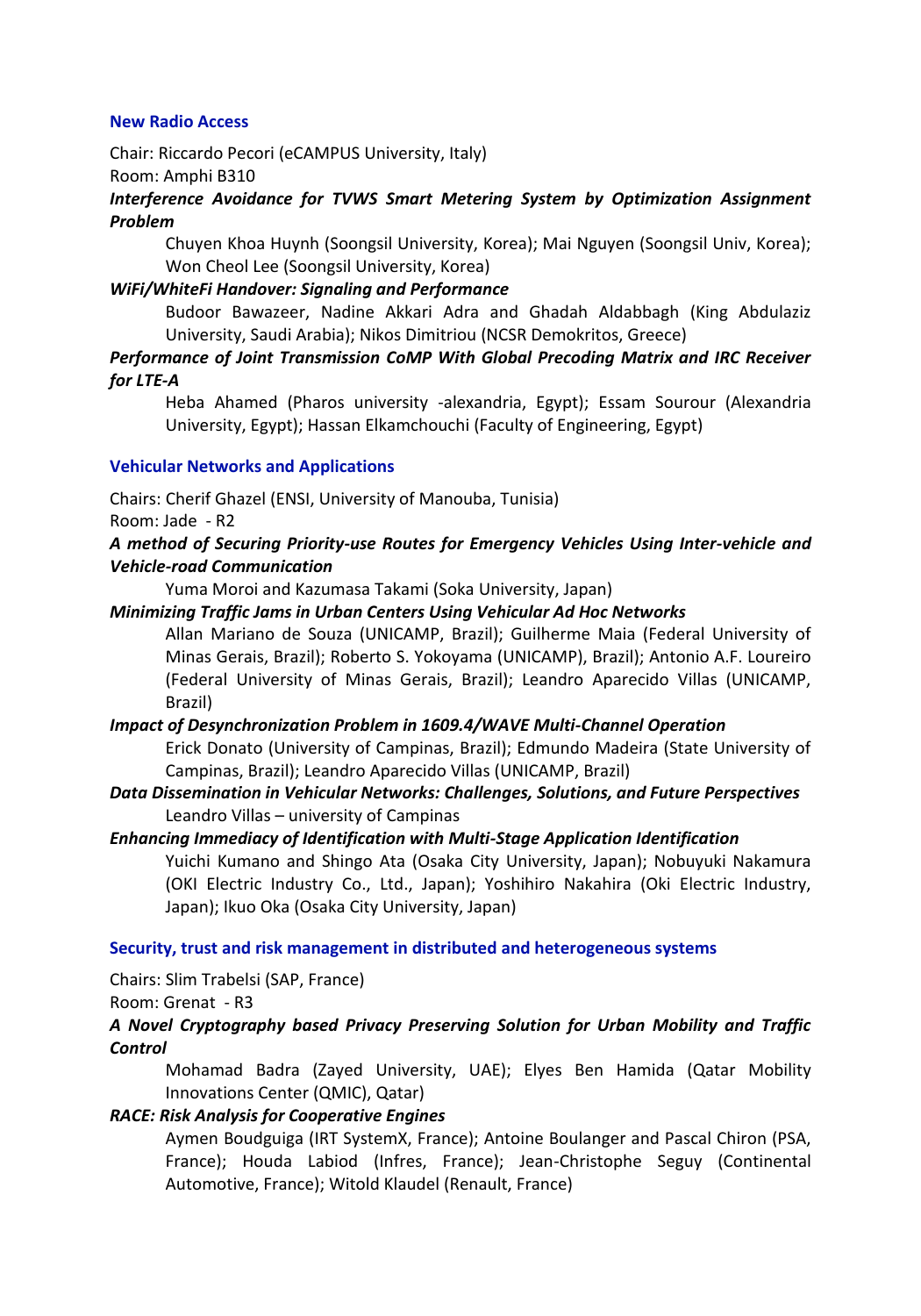# *Serverless Lightweight Mutual Authentication Protocol for small mobile Computing Devices*

Collins Mtita (Telecom SudParis & Traxens S.A.S, France); Maryline Laurent (Institut Mines-Télécom, Télécom SudParis, France); Pascal Daragon (TRAXENS, France)

**3:00 PM - 3:30 PM**

**Coffee Break – E200**

**3:30 PM - 5:30 PM**

## **Tutorial #2**

Room: Amphi B310

*Designing the Next Generation of Intelligent Transportation Systems*

Abdelhamid Mammeri and Azzedine Boukerche



Abstract: Road traffic accidents cause huge losses to the national economy, peoples' lives and property every year. According to the American Center for Disease Control and Prevention, the cost caused by automobile crash injuries was over 99 billion dollars. Highway accidents are caused mainly by many factors such as the rapid increase in highway mileage, rising traffic rate and the undesirable behaviour of drivers. Therefore, studies on collision prevention systems have become a hot topic in both research academia and automotive industries in many countries, in order to reduce traffic accidents. With the fast advances of technology, there is a concerted determination to improve current Advanced Driver Assistant Systems (ADAS) in order to increase driver aptitudes and to protect road-users, while reducing the Transportation's environmental impacts. ADAS refers to a set of hardware and software components, such as collision prevention systems and object localization and avoidance systems, used to assist drivers and increase their aptitudes. In this talk, the design and challenges of such systems are properly addressed. Particular attention are given to vision-based ITS because they are the most reliable low-cost systems.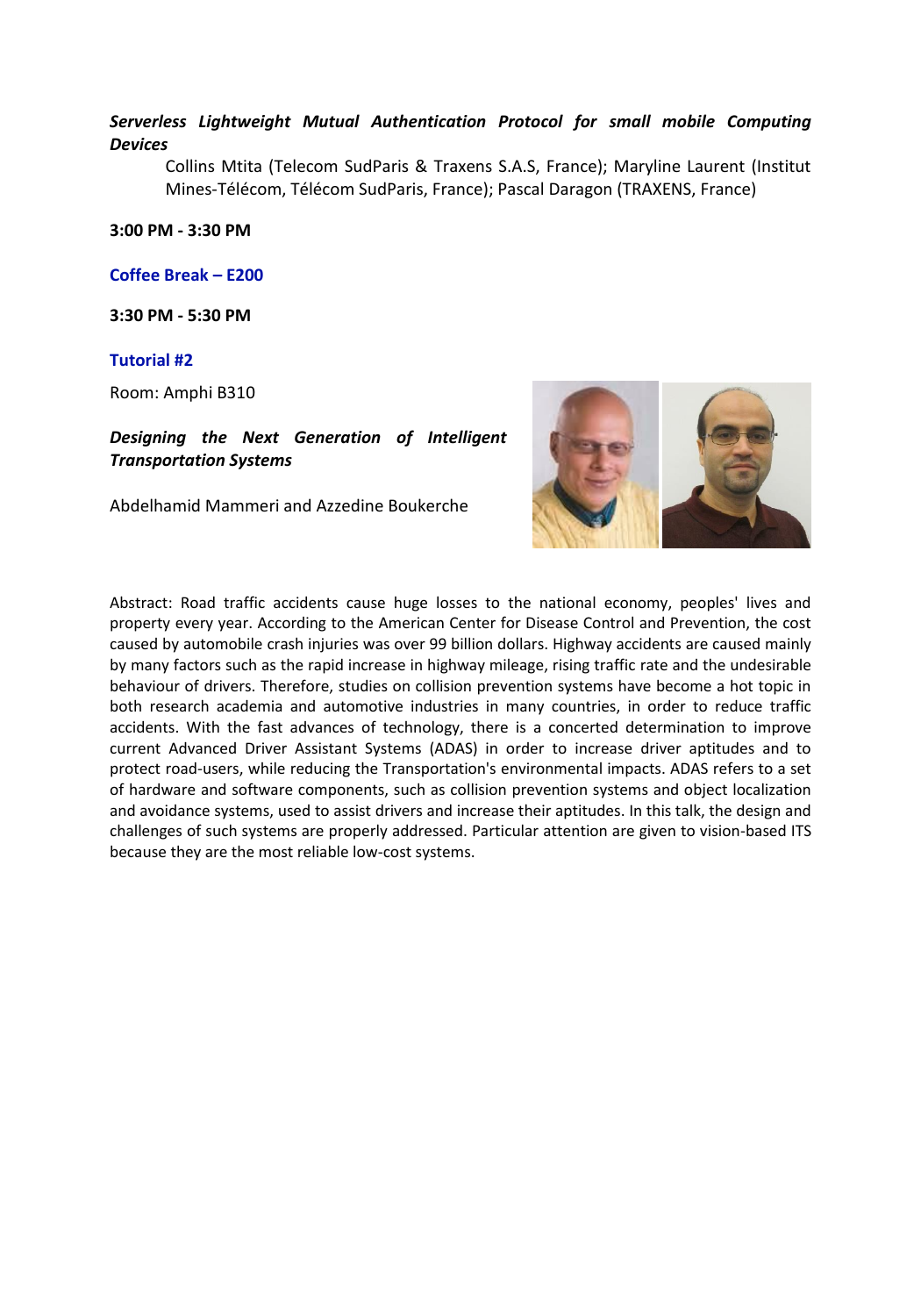# **Wednesday, July 29**

## **9:00 AM - 10:30 AM**

## **Innovative Projects Session**

Chair: Elyes Ben Hamida (Qatar Mobility Innovations Center (QMIC), Qatar) Room: Amphi B310

# *Security of C-ITS Messages: a Practical Solution The ISE Project Demonstrator*

Pierpaolo Cincilla (Institut de recherche tecnologique SystemX, France); Arnaud Kaiser (Institut de Recherche Technologique SystemX, France); Brigitte Lonc (Renault, France); Houda Labiod (TELECOM ParisTech (ex: ENST), France); Rémi Blancher (OpenTrust, France); Christophe Jouvray (Trialog, France); Richard Denis (Valeo, France); Antoine Boulanger (PSA, France)

# *System Modeling and Risk Analysis using AADL for Critical Infrastructure Security* Serhat Gezgin, Emel Uras, Emre Eroglu, Levent Altay, Serif Bahtiyar and Gurkan Gur

(Provus - A MasterCard Company, Turkey) *An Hybrid Platform for Remote Health Monitoring: from concept to deployment*

Karel Heurtefeux, Nasreen Mohsin and Hamid Menouar (Qatar Mobility Innovations Center, Qatar)

# *A remote deep sleep monitoring system based on a single channel for in-home insomnia diagnosis*

Sana Tmar-Ben Hamida and Beena Ahmed (Texas A&M University at Qatar, Qatar)

# **SOFNET Session 1**

Chairs: Mario Köppen and Masato Tsuru (Kyushu Institute of Technology, Japan) Room: Jade - R2

# *Keynote: Automatic measuring of perceptual quality, a major QoE component of videoand audio-based services*

Professor Gerardo Rubino (INRIA, France)

# *A Database Driven Data Channel Selection Scheme for V2V Communication over TV White Space*

Hitoshi Nakao, Kazuya Tsukamoto, Masato Tsuru and Yuji Oie (Kyushu Institute of Technology, Japan)

# *Zonal Fairness in Wireless Infrastructure*

Mario Köppen and Masato Tsuru (Kyushu Institute of Technology, Japan)

# **WSN-ADT Session 1**

Chairs: Shahid Raza (Swedish Institute of Computer Science (SICS) Swedish ICT, Sweden), Omar Alfandi (University of Goettingen, Germany)

Room: Grenat - R3

# *UV Glass Sensor*

Saravanan Yuvaraja and Stree Vithya (Easwari Engineering College, India)

# *A Three Dimensions Position Based Adaptive Real-Time Routing Protocol for Wireless Sensor Networks*

Fariborz Entezami (Kingston University & WMN Research Group, United Kingdom); Christos Politis (Kingston University, United Kingdom)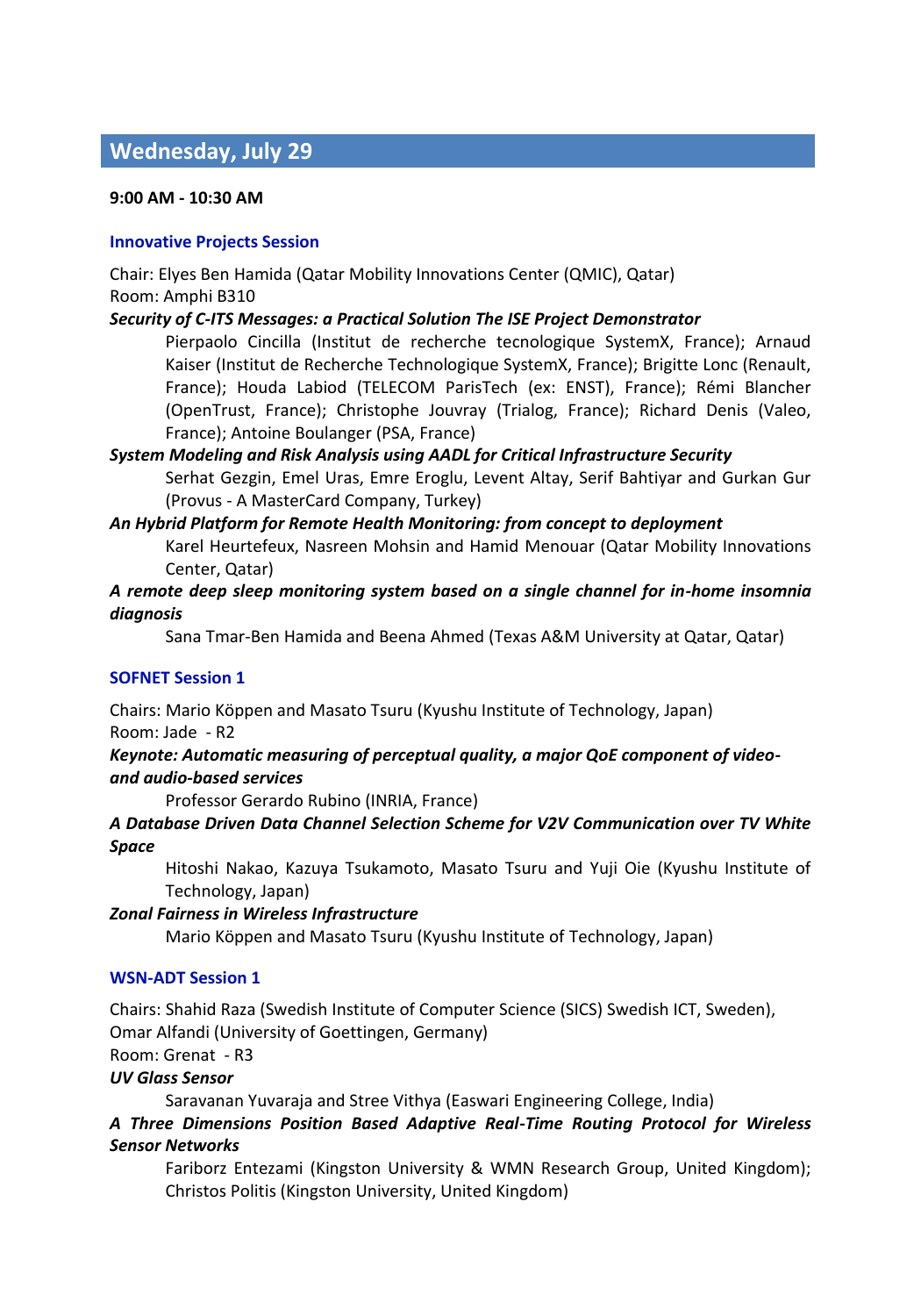# *Distortion Analysis of Underwater Acoustic Sensor Networks*

Andrej Stefanov (IBU Skopje, Macedonia, the former Yugoslav Republic of)

**10:30 AM - 11:00 AM**

**Coffee Break – E200**

**11:00 AM - 12:30 PM**

## **Intelligent Transportation Systems**

Chair: Philippe Langlois (University of Perpignan Via Domitia, France) Room: Amphi B310

## *Distance Measurement System for Smart Vehicles*

Mingchang Zhao, Abdelhamid Mammeri, Azzedine Boukerche (University of Ottawa, Canada)

## *Design of Lane Keeping Assist System for Autonomous Vehicles*

Mammeri Abdelhamid, Lu Guangqian, Boukerche Azzedine (University of Ottawa, Canada)

# **SOFNET Session 2**

Chairs: Mario Köppen and Masato Tsuru (Kyushu Institute of Technology, Japan) Room: Jade - R2

# *Reliable and Flexible Communications for Power Systems: Fault-tolerant Multicast with SDN/OpenFlow*

Thomas Pfeiffenberger and Jia Lei Du (Salzburg Research Forschungsgesellschaft m. b. H., Austria); Pedro Arruda, Alessandro Anzaloni (Instituto Tecnologico de Aeronautica (ITA), Brazil)

# *A Comparison Analysis of Trust-adaptive Approaches to Deliver Signed Public Keys in P2P Systems*

Riccardo Pecori (eCAMPUS University, Italy)

# *Elastic Flow Rerouting: a complexity study*

Yoann Fouquet (Université de Technologie de Compiègne, France); Dritan Nace (Compiegne University of Technology, France)

# *Detecting Critical Protected Links to Keep Connectivity to Servers Against Link Failures* Daishi Irie, Shinya Kurimoto and Hiroyoshi Miwa (Kwansei Gakuin University, Japan)

# **WSN-ADT Session 2**

Chair: Manfred Sneps-Sneppe (Ventspils UniversityCollege, Latvia)

Room: Grenat - R3

# *Wireless Sensor Device Hardware Architecture -Design and Analysis for High Availability*

David Selvakumar (C-DAC BANGALORE, India); Kaushik Nanda (CDAC, Bangalore, India); Haribabu Pasupuleti (Centre for Development of Advanced Computing, India)

# *BSD-based Elliptic Curve Cryptography for the Open Internet of Things*

Oriol Piñol Piñol (Yanzi Networks AB, Stockholm, Sweden); Shahid Raza (Swedish Institute of Computer Science (SICS) Swedish ICT, Sweden); Joakim Eriksson (Swedish Institute of Computer Science, Sweden); Thiemo Voigt (Swedish Institute of Computer Science & Uppsala University, Sweden)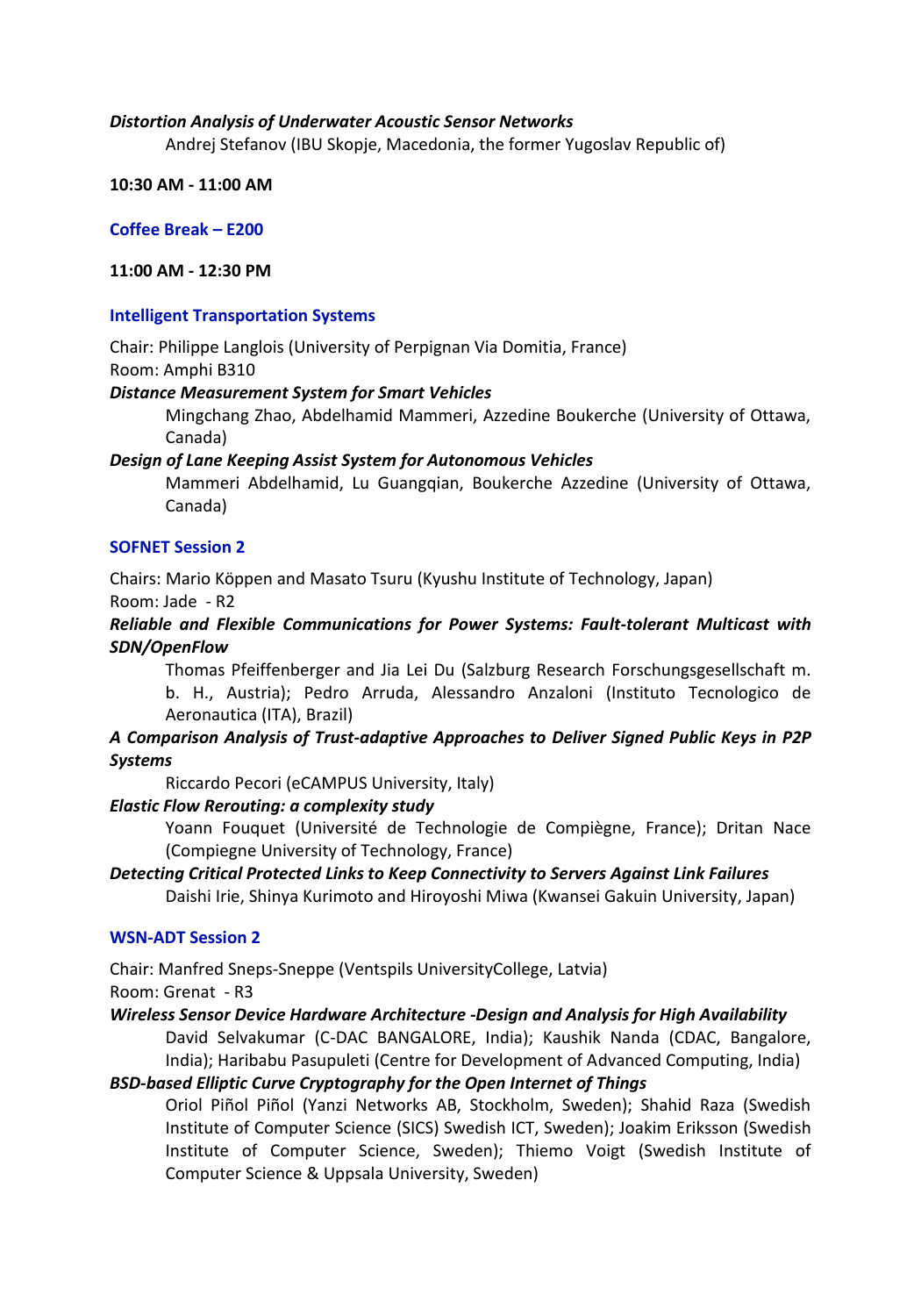# *A New Energy Saving Framework for Long Lasting Wireless Sensor Nodes*

Dragos Ioan Sacaleanu, Lucian Andrei Perisoara, Rodica Stoian, Vasile Lazarescu (Politehnica Institute, Bucharest, Romania)

## *Metadata in SDN API for WSN*

Manfred Sneps-Sneppe (Ventspils UniversityCollege & VIRAC, Latvia); Dmitry Namiot (Moscow State University, Russia)

## **12:30 PM - 1:30 PM**

## **Lunch**

**1:30 PM - 3:00 PM**

## **Smart City Workshop**

Chairs: Fariborz Entezami (Kingston University, United Kingdom), Dragos Ioan Sacaleanu (Politehnica University of Bucharest, Romania)

Room: Amphi B310

# *Using thermal transients at the outlet of electrical water heaters to recognize consumption patterns for heating schedule optimization*

Philip J C Nel, Marthinus J Booysen (Stellenbosch University & MTN Mobile Intelligence Lab, South Africa); Brink van Der Merwe (Stellenbosch University, South Africa)

*Threat Detection and Prevention Using Adaptive Security for the Smart Internet of Things in eHealth*

Kashif Habib (Norwegian Computing Center, Norway); Wolfgang Leister (Norsk Regnesentral, Norway)

# *Implementation of an Emergency Vehicle to Traffic Lights Communication System*

Nasser Al-Ostath (Ministry of Information, Kuwait); Zainab Al-Roudhan (Structural Aluminum Systems (SAS), Kuwait); Fatma Selityn (Ministry of Defense, Kuwait); Mohammed ElAbd (American University of Kuwait, Kuwait)

# **RCBR2015**

Chair: Layth Sliman (EFREI- Paris, France)

Room: Jade - R2

# *Numerical Reproducibility: Feasibility Issues*

Philippe Langlois and Rafife Nheili (University of Perpignan Via Domitia, France); Christophe Denis (EDF R&D and CMLA-ENS Cachan, France)

# *IPOL: a new journal for fully reproducible research; analysis of four years development*

Miguel Colom (Ecole Normale Supérieure de Cachan, France); Bertrand Kerautret (Université de Lorraine, LORIA & CNRS, France); Nicolas Limare (ENS de Cachan, France); Pascal Monasse (IMAGINE, LIGM-Universite Paris Est, France); Jean-Michel Morel (ENS de Cachan, France)

# *Kullback-Leibler divergence as an estimate of reproducibility of numerical results*

Florent Calvayrac (Institut des Molécules et Matériaux du Mans LUNAM UMR6283 & Université du Maine (le Mans), France)

# *Towards Reproducible Cyber-Security Research through Complex Node Automation* Sebastian Abt, Reinhard Stampp and Harald Baier (Hochschule Darmstadt / CASED, Germany)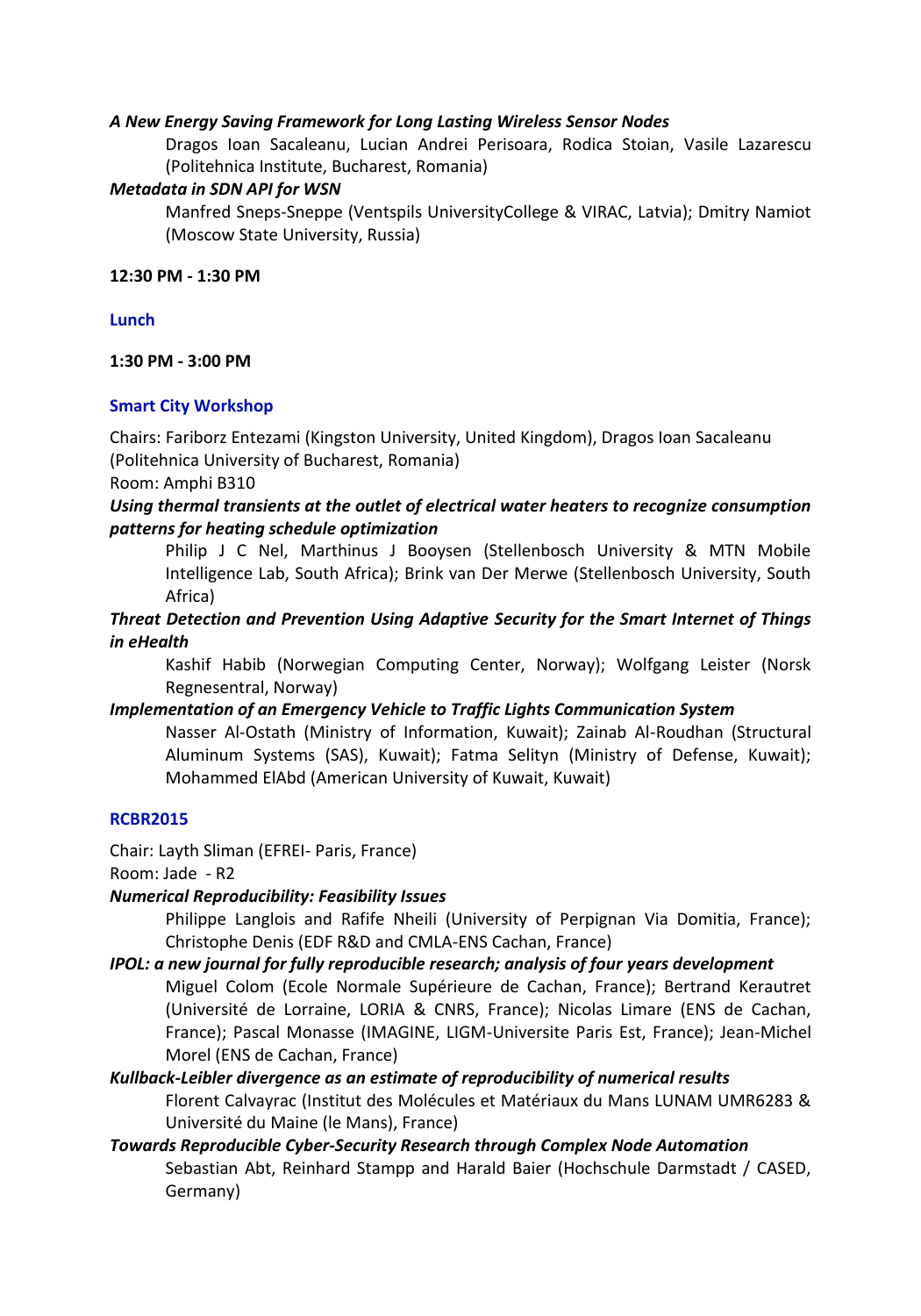## **3:00 PM - 3:30 PM**

**Coffee Break – E200**

**3:30 PM - 4:30 PM**

**Keynote Speaker #3**

Room: Amphi B310

*Software networks*

Professor Guy Pujolle, University Pierre et Marie Curie - Paris 6, France



**4:30 PM - 5:00 PM**

**Best Paper Award and Closing Remark**

Room: Amphi B310